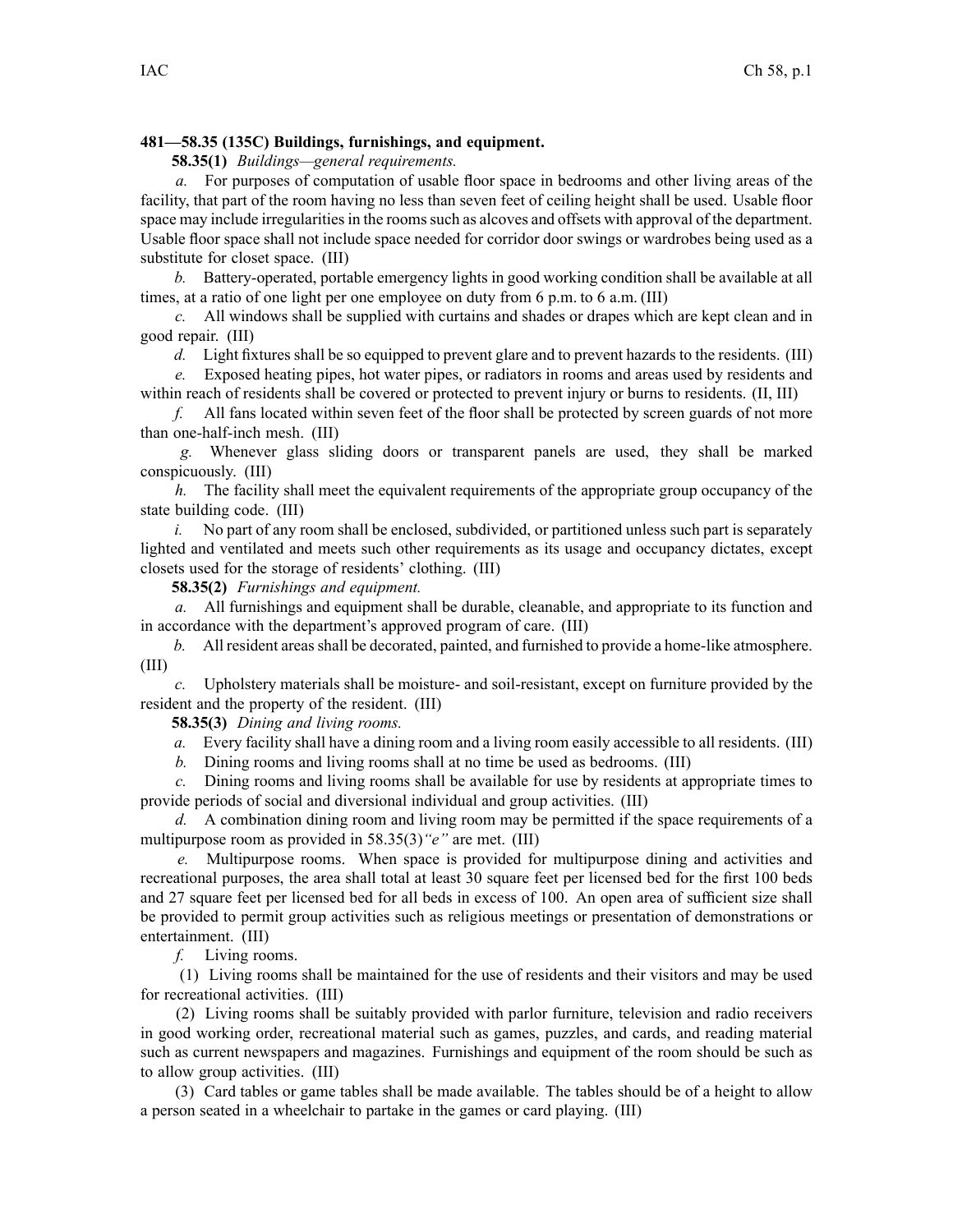(4) Chairs of proper height and appropriate to their use shall be provided for seating residents at game tables and card tables. (III)

*g.* Dining rooms.

(1) Dining rooms shall be furnished with dining tables and chairs appropriate to the size and function of the facility. These rooms and furnishings shall be kept clean and sanitary. (III)

(2) Dining tables and chairs shall be provided. (III)

(3) Dining tables should be so constructed that <sup>a</sup> person seated in <sup>a</sup> wheelchair can dine comfortably. (III)

(4) Tables shall be of sturdy construction with smooth, durable, nonpermeable tops that can be cleaned with <sup>a</sup> detergent sanitizing solution. (III)

(5) Dining chairs shall be sturdy and comfortable. Some arm chairs should be provided for ease of movement for some residents. (III)

(6) Residents shall be encouraged to eat in the dining room. (III)

## **58.35(4)** *Bedrooms.*

*a.* Each resident shall be provided with <sup>a</sup> standard, single, or twin bed that is substantially constructed and in good repair. Rollaway beds, metal cots, or folding beds are not acceptable. Seventy-five percen<sup>t</sup> of the beds shall have <sup>a</sup> spring with an adjustable head and foot section. A resident shall have the right to sleep in <sup>a</sup> chair per the resident's reques<sup>t</sup> and to have the bed removed from the room to allow for additional space. (III)

*b.* Each bed shall be equipped with the following: casters or glides unless <sup>a</sup> low bed and mattress are being used for fall precautions; <sup>a</sup> clean, comfortable, well-constructed mattress approximately five inches thick and standard in size for the bed; clean, comfortable pillows of average size; and moisture-proof covers and sheets as necessary to keep the mattress and pillows dry and clean. (III)

*c.* Each resident shall have <sup>a</sup> bedside table with <sup>a</sup> drawer to accommodate personal possessions. (III)

*d.* There shall be <sup>a</sup> comfortable chair, either <sup>a</sup> rocking chair or armchair, per resident bed. The resident's personal wishes shall be considered. (III)

*e.* There shall be drawer space for each resident's clothing. In <sup>a</sup> multiple bedroom, drawer space shall be assigned each resident. (III)

*f.* Walls, ceilings, and floors shall have easily cleanable surfaces and shall be kept clean and in good repair. (III)

*g.* Beds and other furnishings shall not obstruct free passage to and through doorways. (III)

*h.* Clothing shall be hung in closets or wardrobes available in each room. (III)

*i.* Beds shall not be placed with the head of the bed in front of a window or radiator. (III)

*j.* Beds shall not be placed in such a manner that the side of the bed is against the radiator or in close proximity to it unless it is covered so as to protect the resident from contact with it or from excessive heat. (III)

*k.* Reading lamps shall be provided each resident in the resident's room. (III)

*l.* Each room shall have sufficient accessible mirrors to serve the resident's needs. Mirrors are not required if the room is located in <sup>a</sup> CCDI unit and the mirrors cause concern for the resident. (III)

*m.* Sturdy, adjustable overbed tables shall be provided for each resident who is unable to eat in the dining room. (III)

*n.* Each resident bedroom shall have <sup>a</sup> door. The door shall be the swing type and shall not swing into the corridor. (III)

**58.35(5)** *Heating.* A centralized heating system capable of maintaining <sup>a</sup> minimum temperature of 78°F (26°C) shall be provided. Portable units or space heaters are prohibited from being used in the facility excep<sup>t</sup> in an emergency. (III)

**58.35(6)** *Water supply.*

*a.* Every facility shall have an adequate water supply from an approved source. A municipal source of supply shall be considered as meeting this requirement. (III)